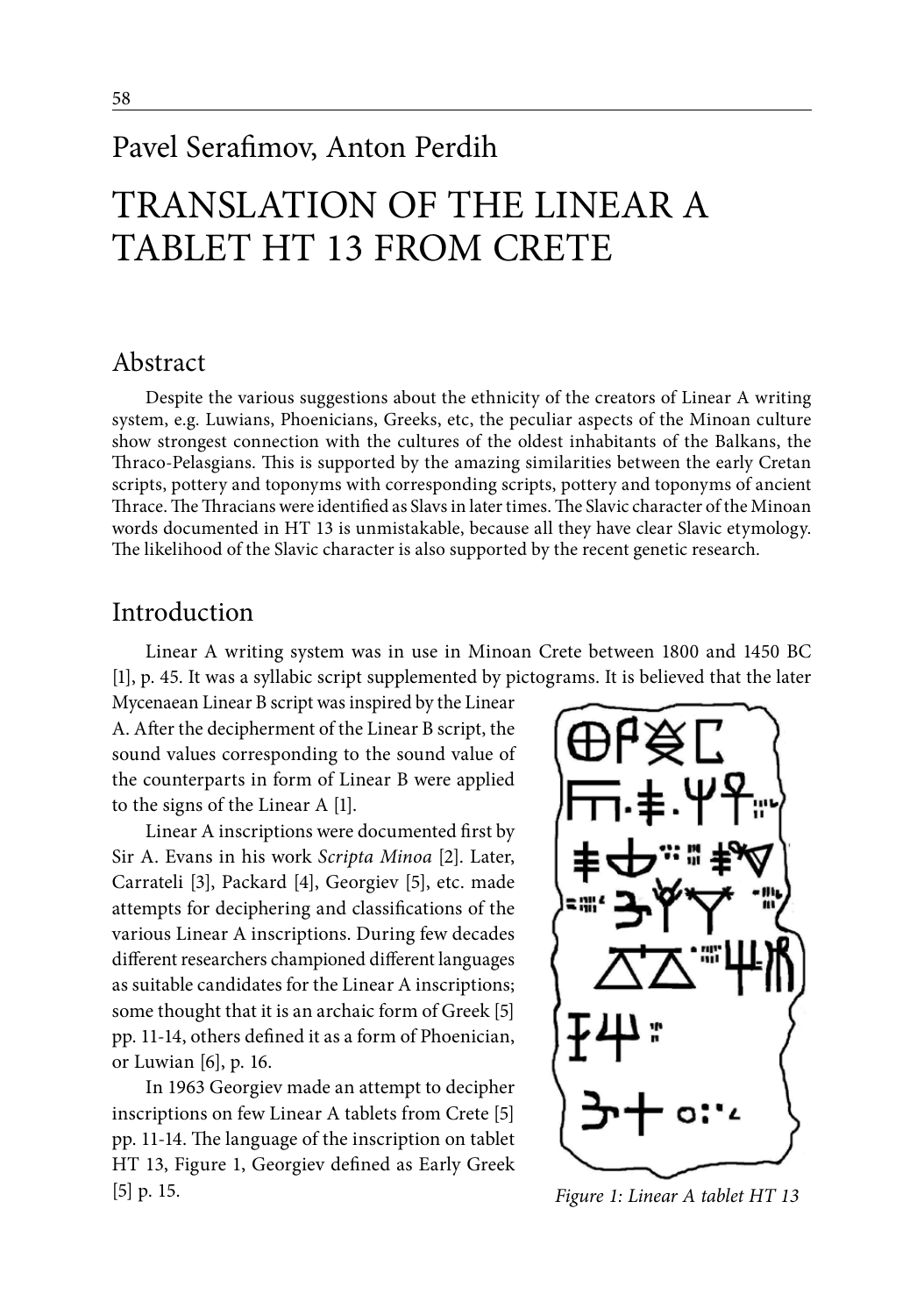# Interpretation by Georgiev

The reading of the Linear A tablet HT 13 by Georgiev [5] is presented in Figure 2.



*Figure 2: Linear A tablet HT 13 and its reading by Georgiev [5]*

Interpretation by Georgiev The reading of the Linear A tablet HT 13 by Georgiev [5] was:  $\bigoplus$  *A* & Γ, /  $\overline{u}$  .  $\pm$  . = Καυδέτα(ι) ΟΙΝΟΝ θέ (ν)  $\psi$ <sup>2</sup> = Ρεζά 5 ½  $\pm \sqrt{7}$  = Tetu 56  $\pm \sqrt[4]{7}$  = Teki 28 ½  $\frac{\partial^2 \phi}{\partial x^2} = K \dot{\phi} \delta \omega v \dot{\phi}$  16 ½  $Λ<sup>†</sup>Λ = Δα$ ϊτα 19  $\frac{1}{2}$  / $\frac{1}{2}$  / $\frac{1}{2}$  = Νωδυνεϊ 5  $\div$  = Γυρόν 130 ½ His translation was: The Kauda's inhabitants tribute of wine: Reza 5. ½ (measures) T. 56 T. 28.1/2 Kydon 16.1/2 Daïta 19 Nodyne 5 Total 130.  $\frac{1}{2}$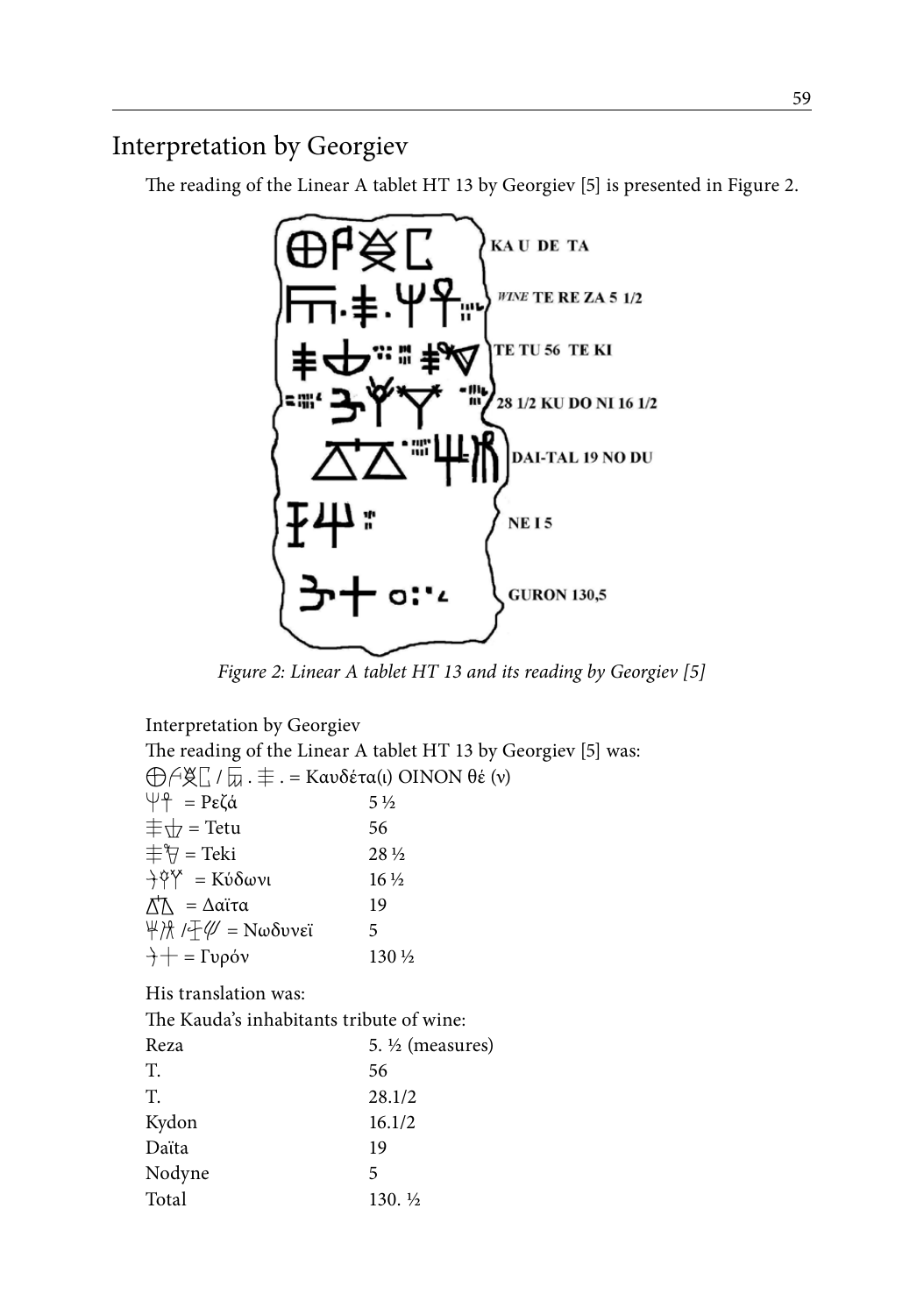According to Georgiev [5], **Kaudeta** should be read as **Kaud-eta**(**i**). **Kauda** comes from the name of isle Kauda (Gavdos) near the coast of Phaistos, and the second part **etai**  would mean *members* (of the community). **Kaudeta** = *members of the community of Kauda.*

**Te** = θέ(ν), dor. έθεν, aor. 3. plur. of τίθημι *– I set, I put*.

**Tetu** – perhaps personal name corresponding to Athic name Thetos, also Eu-thetos, Pao-thetos, Theto.

**Teki** – perhaps personal name coresponding to Te(i)xi(s), also Neo-teixis, Eu-teixa. **Kydoni** – personal name Dative of Kydon,

**Dai TAL** (to be read) daϊta corresponds to Dative sing. of personal (Dor.) name Daitas, Athic Daites, Homeric Deifontes, connected to Homeric δήϊος (Dor. δάFιος) – *destructor, annihilator*.

**Nodunei** – personal name Dative sing. of Nodunos – *that one, who appeases the pain*. **Kuro** corresponds to Attic γυρόν (or γυρός) – to approximate, to make round (number).

#### *Reflexion to the Georgiev's decipherment*

In our opinion, the decipher by Georgiev [5] is deficient in several aspects:

- 1. **Kaudeta** (Gaudos) is defined as a Greek name for an island, but no Greek etymology for the Minoan word **kauda** is offered.
- 2. Georgiev ignores that the personal name **Reza** is Thracian, not a Greek one. **Reza** is related (or even the same) as the name of the Thracian king **Rez**os, who came to help the Trojans (Hom. Illias, II-423, [7]).
- 3. The personal name **Thetos** is defined as Attic, but Georgiev forgets that in the 2nd millennium BC Athenians were in fact Pelasgian people, not Greeks. Athenians were considered descendant of the Pelasgians even in the time of Herodotus [8], I-56, VII-94, VII-44.
- 4. The proposed Greek equivalents of TEKI T**e**(**i**)xi(s), also Neo-t**ei**xis, Eu-t**ei**xa have a diphthong (EI), while in TEKI we have a single vowel. TEK(I) is perhaps a form of the component TOK found in the Thracian personal names Ama**tok**os, Spara**tok**os, Sara**tok**os, Scytho**tok**os etc. The meaning of TEK/TOK, could be *flow, progeny, offspring*, related to O. Ch. Sl. TOK<sub>D</sub>, TCIIII meaning respectively *flow, to flow, to run* and also to Blg. word по**тек**ло/po**tek**lo – *origin, family, clan*. Greek word **τόκος** – *progeny* is most probably a loanword because the Greek language does not offer any etymology.
- 5. The personal name Kydon is related to the Minoan city Kydonia. However, today we know that Minoans were non-Greek people, that is why the oldest Minoan toponyms can not be explained using the Greek language. This fact is admitted even by Chadwick [9].
- 6. The personal name Daitas, derived from **δάF**ιος *destructor, annihilator* has Thracian character. **Da(v)os** or **Da(u)os** was Thracian word for wolf, which we find in the toponym Daosdava, **davos** is related to Slavic (Blg.) verb **давя** (davja) – *I suffocate*, *I murder,* Slovene verb **dav**iti – *to suffocate* and Russian **дав**ить (davitj) *– to suffocate*.
- 7. The proposed Nodunei should be read as Idunesi. Georgiev mistakes I for NO, and SI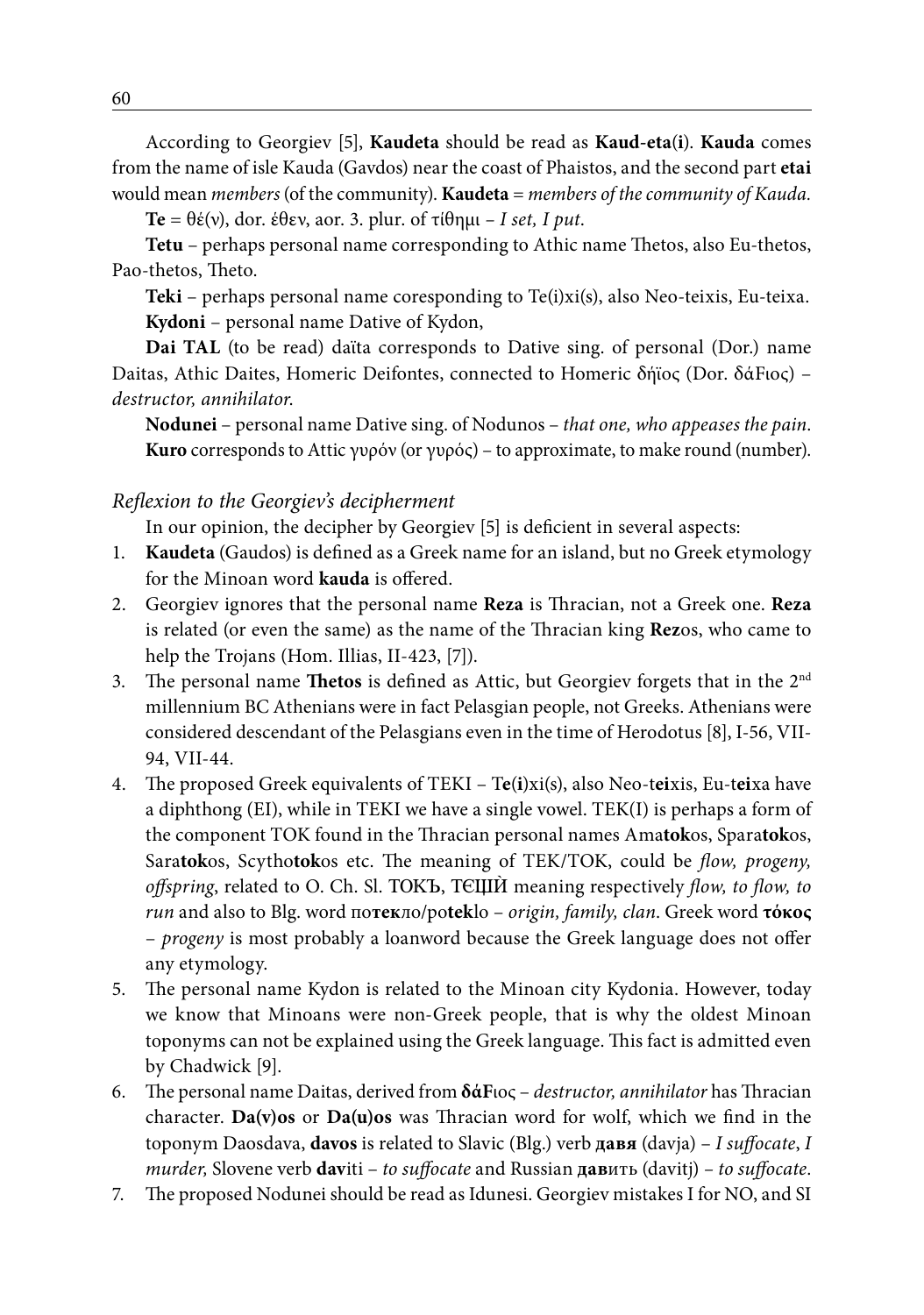for I. The reading of Younger (which is more recent than that of Georgiev) is I-DU-NE-SI [10] as name on a list. Unfortunately Younger doesn't offer either etymology or translation for this Minoan word.

- 8. Attic γυρόν (or γυρός) *to approximate, to make round* is also most probably a Pelasgian word. Linear A word KURO (KULO) is much closer to Gen. Sl. word KOLO *– wheel,* which is the base of the words **okoli** (Sl), **около**/okolo (Blg) – *approximately, rounded*. Gen. Sl. word KOLO – *circle* has also a dialectal variant **куло** / kulo (Blg.), which is perfect match to Linear A word KULO/KURO.
- 9. The names **Kydoni** and **Nodunei** are according to Georgiev in Dative singular, that means that these people can not be tributers, but rather receivers of goods. If in a same document we have people, who deliver goods and people, who receive goods than we must be able to differentiate two separate accounts – one for the givers and one for the receivers. The rounded amount (KURO) shows that we have only givers, or only receivers.

# Our interpretation of the Minoan inscription HT 13

Our transliteration of the Minoan inscription HT 13 is: **KA-U-DE-TA / B(**ina**) . TE . RE-ZA 51 / 2 / TE-TU 56 TE-KI / 281 / 2 KU-DO-NI 161 / 2 / DWO 19 I-DU / NE-SI 5 / KU-LO 1301 / 2** , compare it in Figure 3.



*Figure 3: Our reading of the Linear A tablet HT 13*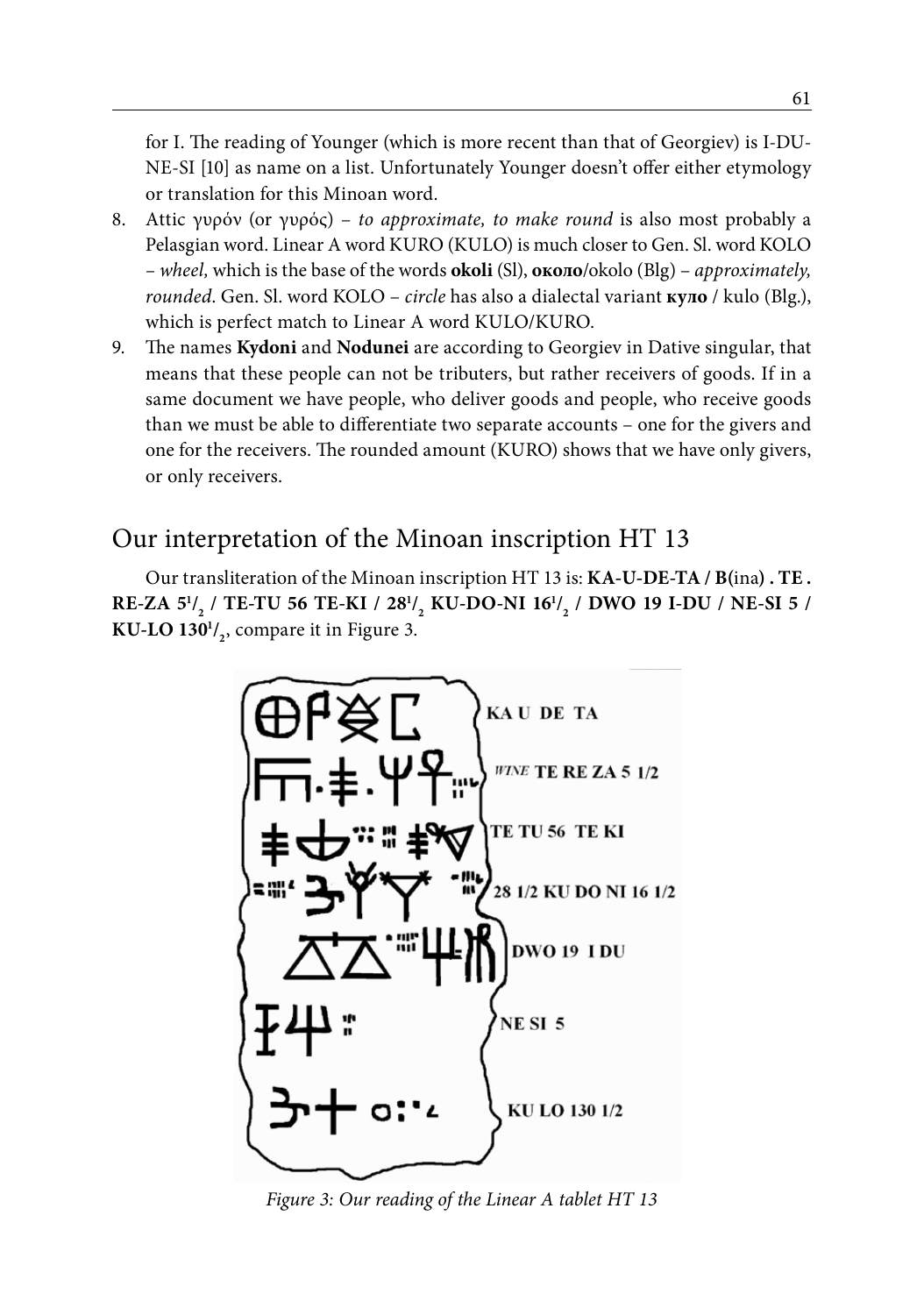Comparison with other Linear A tablets gives the following occurence of these words:  $\bigoplus \bigoplus \bigoplus$  **KA-U-DE-TA** is present only in HT 13.

The ideogram for **wine**,  $\overline{u}$ , is present on several tablets.

Based on the database of Caratelli [3],  $\pm$  = TE is present on about one third of Linear A tablets from Hagia Triada.

 $\Psi$ <sup>2</sup> = **RE-ZA** is present also in HT 88.

 $\pm \sqrt{7}$  = **TE-TU** is present also in HT 7, HT 8.

 $\pm \sqrt{\frac{1}{7}}$  = **TE-KI** is present also on HT 122 and a similar name **Teke** on HT 85.

 $\hat{H}^{\alpha} = \text{KU-DO-NI}$  is present also in HT 85. A similar name, **Kutoni**, exists on a Linear A inscription on a cup.

 $n \uparrow \wedge$  = **DWO** is not present elsewhere, but there is a related name **DUJO** in ZA 22.

 $\forall x \in \mathbb{Z}$  = **I-DU NE-SI** is not present anywhere else, but there are a lot of related Minoan names: IDA, IDUTI, IDUWI etc.

 $\hat{H}$  = **KU-LO** is present on about two thirds of the Linear A tablets.

#### *Interpretations*

The word  $\bigoplus \bigoplus \bigotimes \Gamma = KA-U-DE-TA$  most probably relates to tax payers enlisted on the Linear A tablet HT 13 residing in a settlement or area named Kauda or something similar.

It is quite possible that Georgiev [5] was right that this toponym relates to the isle Kauda (present-day Gavdos south of Crete). However, it could be also a settlement on it since Gavdos has supported a permanent population since Neolithic times, although it was later abandoned several times. The isle Gavdos is shaped triangularly, its terrain is plain and semi-rocky and the climate warm and dry, with few rain showers. A big part of the island is covered now with pine-trees and cedars. The mythical nymph Calypso is said to have lived on the island of Gavdos [11].

Since no Greek etymology for the isle's name is offered [5], let us look whether we can find a Slavic one. Especially instructive is the name pair Kauda - Calypso (in Slovene notation: Kauda - Kalipso).

The syllables of the word written in Linear A as KA-U-DE-TA seem to be KAU-DE-TA. The syllable KAU is phonetically very close to the dialectal Slovene pronunciation 'kaw' (similar to English *cow*) of the word, which in literary Slovene is written as **kal** meaning *a small depression of few m in diameter more or less permanently containing some water*, a *plash, water hole, pond*. In compound words it appears written as **kal-** or **kav-**. The word is general Slavic (Old Slavic **kalъ**) and it lacks a final etymological explanation [12]. Although the etymologists did not accept it, there still exists the possibility that the original meaning of **kal/kav** was *black* [13] (or *dark*), since in Sanskrit **kali, kalka** means *black*. On the other hand, the Sanskrit word **kaluša** means *mud pool, pond*. The latter is almost equal to the Slovene word **kalúža** - *puddle, pool; slough, mud pool* (small), and the Czech **kaluž** - *a stagnant rain puddle*. This would speak in favor of the etymology by Miklošič [13].

For the description of such waters see e.g. L. Sever [14]. It is of importance that in several Slovene dialects the last consonant in the word **kal**, i.e. the L, is pronounced as a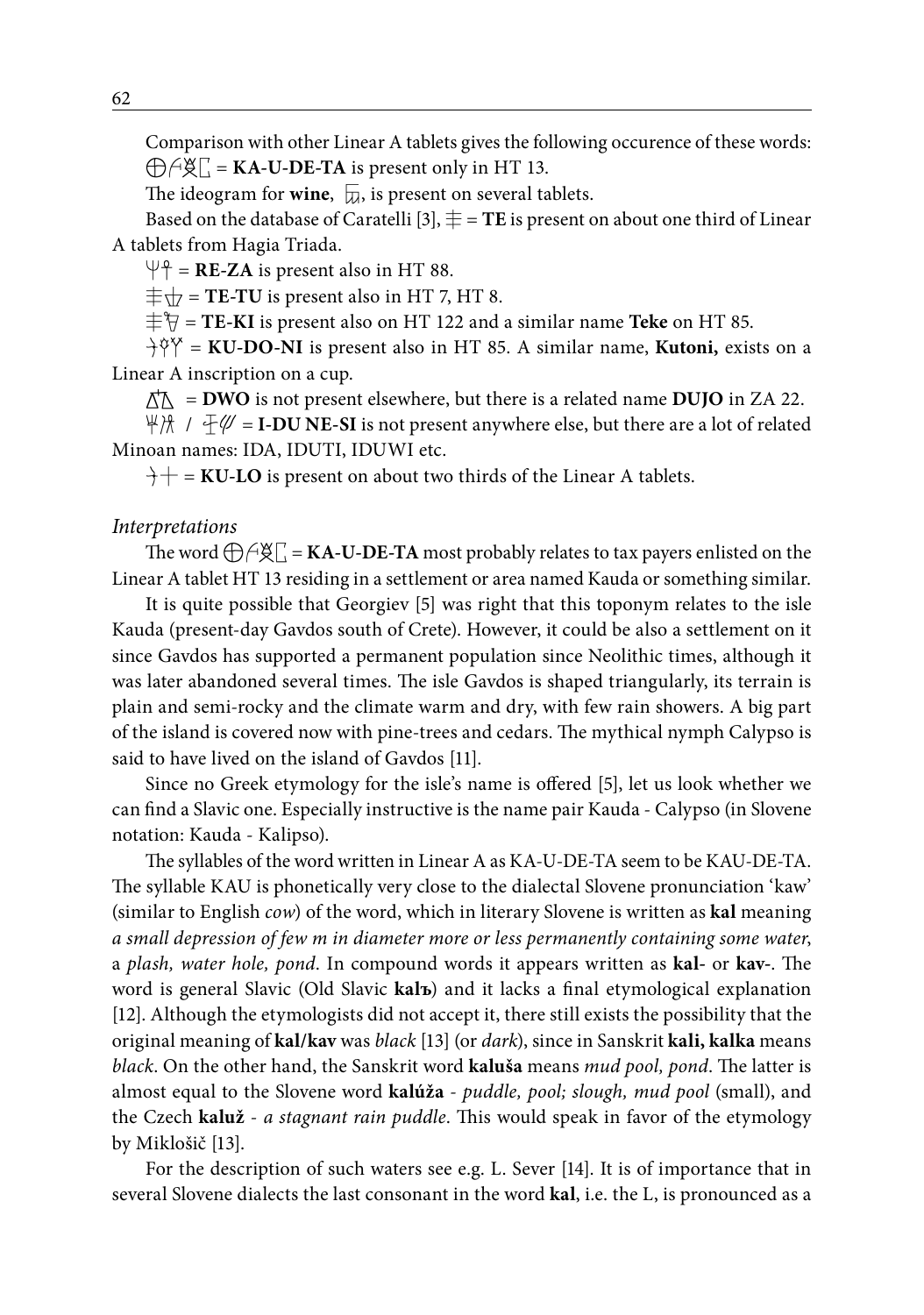consonantal U (Engl. W) when it is the last sound in the word as well as before consonants. Before vowels, it is pronounced L. The words **Kaudeta** and **Calypso** (Kaudéta - Kalípso) are consistent with this rule.

In the *Atlas Slovenije* [15], there are noticed all over Slovenia 45 different toponym forms derived from the root **kal-**, comprising altogether 106 different toponyms (mountains, settlements, objects, hamlets, small villages, meadows, house names, etc; however, not all known toponyms of this type are noticed there). Noted are also 16 different toponym forms derived from the root **kav-**, comprising altogether 28 different toponyms. The most interesting among them is **Kavdek**, a house name in the Pameče area above the Mislinja river in the Koroška (Carinthia) region of Slovenia. The word Kavdek contains two same syllables as KAU-DE-TA, i.e. KAU-DE-, but it is a singular masculine form, whereas the ending -TA in KAU-DE-TA corresponds to the ending of plural neuter form of Slavic words as DEKLE**TA** – *girls* (Slovene), РЕБЯ**ТА** (REBYA**TA)** – *boys* (Russian), MOMЧЕ**ТА** (MOMČE**TA)** – *boys* (Bulgarian).

Thus, the word KA-U-DE-TA seems to describe the *people living near a water pond*  (or: *near water ponds*) regardless of what source of water they really used.

There is also another point: The nymph Calypso who is said to have resided on the isle of Gavdos. Like the Slovene pronunciation **kau** / **kal**i of what is written as kal / kali, we have here **Kau**deta / **Cal**ypso. The nymph name Calypso could be a corrupted form of the word Kalipca (pronounce Kaliptsa) - a girl from the settlement **Kau**.

Into the same direction point also the Slovene words KAD *– vat*, KOTANJA – *well,*  KADUNJA *– depression,* KOTLINA *– low place,* and Russ. KADKA – *vat*, all with the original meaning *sunk*, *hollow, dug object*. As a related Slavic toponym the Slovene **Kad**unec (two settlements in Slovenia bear this name [15]) can be presented.

In the second row of the inscription, the first sign is a pictogram for **wine**,  $\overline{a}$ . That was the tribute. The Minoan&Mycenaean sign for *wine* could have had the sound value of **bi** or **be**, in analogy to its similarity to the Hittite sign PI/BI [16], the Phoenician Beth [17] (since according to A. J. Evans [18] the Phoenician alphabet was derived from the Linear scripts), and to Glagolitic B [19]. In this respect, it is worth mentioning that Slovene dialectal, »betacistic« [20] word for wine - *bina* begins with the same consonant or even with the same syllable.

Next following sign is  $\equiv$  **TE** (DE), which could mean *given*, *delivered*, in such case it is connected with the General Slavic verb DETI – *to put, to set, to place*. The function of **TE** as *given, delivered* is not certain, because it is not present in about two thirds of the tablets of Hagia Triada. Such a situation suggests that TE was rather a special tax, perhaps a tax, which was paid several times in the year (To compare, the Czech word for tax is DAŇ. The archaic Slovene word is DAN (f.)). We think that TE is connected to the General Slavic verb **TE**ČI – *to flow, to run*, here in the sense continuous (flowing) tax.

 $\Psi$ <sup>2</sup> = **RE-ZA** is the name of one of the tax payers. **Reza** was a Thracian (proto-Slavic) name with meaning *king* [21], which is related to O.Ch. Sl. word **PC7b** (REZЪ) – *profit*, *wealth* (sometimes the words for *king* are related to words for *riches, wealth*: Dutch word rijk means both *kingdom* and *wealth, riches*); East Indic RAJA (raža). We also should not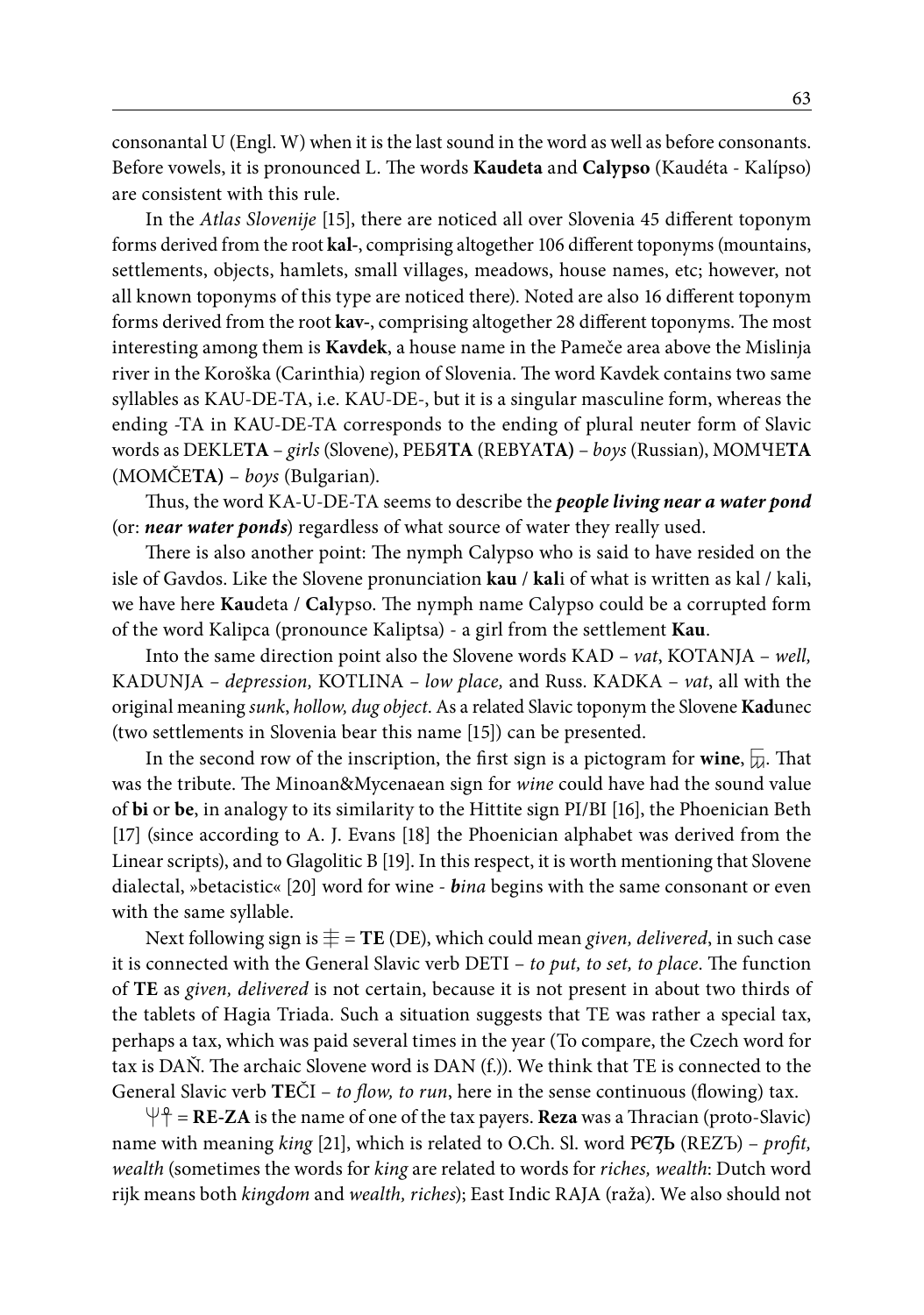forget that some proto-Slavic rulers – Pyragast, Mysokius and others had the title REGES – *king* [22] p. 52 (or, its original form was more probably something like REGЪ). The proto-Slavic title REGЪ was lost in later times as many other titles: *boil, magot, bagain, bagatur, boljar* etc. Reza could be thus the local ruler.

 $\pm \sqrt{ }$  = **TE-TU** is a personal name related to Slavic Bulgarian **Тетьо** (Tetjo) with meaning *father*. Younger [23] defines TETU simply as a name on a list. Its ending -U, however, concords with Dative case, masculine. It could be also the shortened possessive form of Tetou (Tetow), usually known as Tetov. Compare also the name of the town Tetovo in Macedonia.

 $\pm \nabla = TE-KI$  – personal name related to O. Ch. Sl. words TOKB, TEILIM (TEŠTI) *to run, flow* and Blg. **тека**/teka *– I run, flow,* also to Blg. word по**тек**ло/po**tek**lo – *origin, family, clan*. The meaning of the name was *quick one, to be quick,* or *progeny, child.* The presence of the verb **TE**ČI in the Minoan language can be seen in the interpretation of the particle TE (cf. above). Cf. also [24].

 $\hat{H}^{\alpha} = \text{KU-DO-NI}$  – personal name, identical to the Minoan toponym Kydonia, so this tributer might had originally come from the Minoan settlement Kydonia. Minoan name **Kudo**ni is similar to the Thracian personal name **Kuto** (which is also Bulgarian personal name) and we know for the presence of other Thracian personal names in Cretan Linear A documents: Diza, Pitakes [6] p. 18. Other Thracian names as: Areus, Buzos, Kotos etc. are documented on Cretan Linear B tablets [6] p. 19. In our opinion the name **Kudon(i)** is related to O.Ch. Sl. word ČUDO – *marvel*, from which many other Slavic words are derived. It can be linked to Bulgarian personal names Чудo / Čudo, Чудна / Čudna, having the meaning *marvelous, admirable one.* These names are derived from the General Slavic word **ČUDO –** *marvel.* We have to point out that the Linear A character KU (from the name Kudoni) might have been read also as ČU in some cases. Chadwick admits that the sound value of the Linear signs is not 100 % certain; for example KA could be also GA, KHA, or ten other sounds [25] p. 96. On the other hand, K and Č are sometimes interchangeable in the Slavic languages as we can see from the Bulgarian words: PE**K**A, but also PE**Č**A *– I bake*, TE**K**A, but also TE**Č**A – *I flow*, DA RE**K**A, but also DA RE**Č**A – *to say*, SE**K**A – *to cut*, but also SE**Č**A – *to cut*, LE**K**UVAM – *I heal,* but also LE**Č**A – *I heal*.

 $\Delta \Lambda$  = **DWO.** The **Daïta** suggested by Georgiev [5] p. 14 is in our opinion incorrect. The sign resembles the Linear B sign DWO (duó). Minoan name **DWO** we connect with Slovene words **dvo**jček – *twin*, **dvo**jica – *two, couple*, **dvo**jen – *double* (dial. also d*u* jčk, d*u*á, d*u* jn). Apparently DWO was a twin child.

 $\forall x \in \mathbb{Z}$  = **I-DU-NE-SI** is unique among the personal names in inscriptions on the Linear A tablets. There is the question whether it is a name. It is written in two pieces in two lines, i.e. **I-DU / NE-SI**, in the same way as **TE-KI / 281 / 2** , which is doubtless a composition of a name and a number, separated into two items. Thusly, the true form of **I-DU-NE-SI** is **I-DU NE-SI** and for this reason it seems to be a composition of two words: IDU and NESI, which have clear Slavic characteristics. The word IDU is a noun, ID (or IDЪ) or IDO, in the masculine singular dative form. Whereas NESI is the singular imperative form of the verb NESTI – *to carry, to bring*.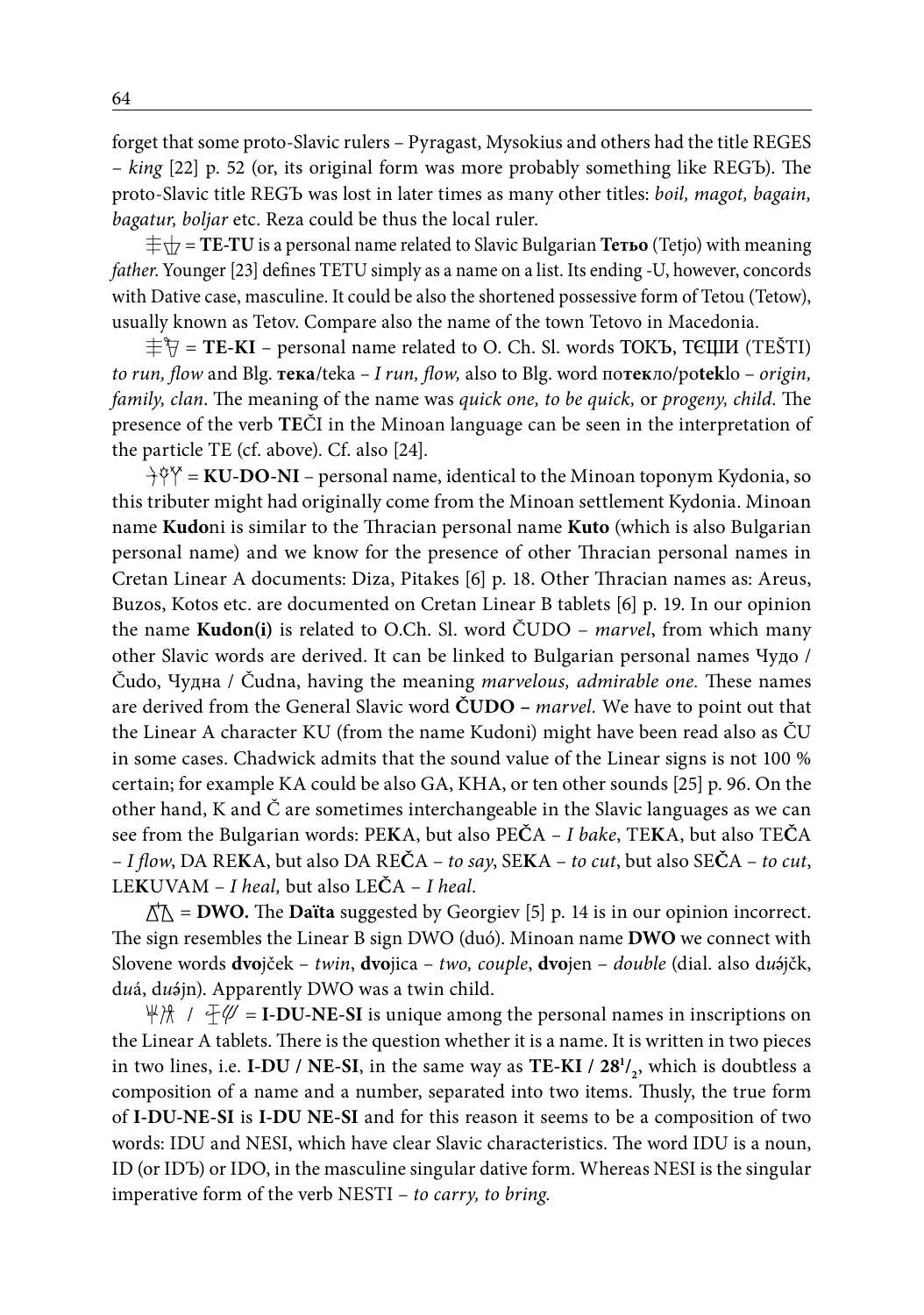The noun ID or IDO has several connections. On the one hand, it could be connected to the Thraco-Pelasgian word **Ida** (name of mountains in Thrace and Crete, possibly a *holy mountain*) and a Thracian personal name **Idaeus**, as well as **Ido**meneus (grandchild of the king Minos), **Idu**ti**, Idu**wi (Linear A tablets HT 104, MA 1a), etc. Another connection in this respect is the word (W)**ID** – *bright, clear, visible*, *to see, sight, sense of sight*. On the other hand, it is very close to the word **idol** – '*statue representing a deity, an ideal*'. The word IDO may had later, in the post-Minoan times, experienced the development into the words like idol, ida, idae, idea, eidolon (Greek), idolum (Latin), ajd (Slovene), Heide (German), heathen (English). The word IDO is most likely Pelasgian and Pelasgian presence in Greece and Latium in the antiquity is attested by many old authors [8] II-56, [26], [27] I-3. In HT 13 it may had been traced in its earliest phase of use, when wine was brought to IDO.

:P = **KU-RO** (**KU-LO)** – has the meaning *approximately, around, rounded to,* or to be more precise – *closure* (of the account) and corresponds to Gen. Sl. word KOLO – *circle*, which is the base of the words as o**koli** (Slovene), o**kolo** (Croat), о**коло**/okolo (Bulgarian) – *approximately, rounded*. Gen. Sl. word KOLO – *wheel* has also dialectal variants and derivates as **куло** / kulo (Bulgarian), **kul**e – *wheels* Slovene (Ljub. dial.), **kul**ca – *wheels* Slovene (Crkl. dial.), **k***u***ól**ca – *wheels* Slovene (Tolm. dial.), **kulo**vity – *round* (Czech)*.* All these words are an excellent match to the Linear A word KULO.

#### *The text on the Linear A tablet HT 13 is thus as follows*

Kaudeta b(ina) te reza 5.5 tetu 56 teki 28.5 kudoni 16.5 dvo 19 idu nesi 5 kulo 130.5. The sum of all numbers is 130.5, so the translation into English would be:

The people from Kauda, units of wine as a tax: Reza 5.5, Tetov 56, Teki 28.5, Kudoni 16.5, Dvo 19 and carry to Ido 5. Closure: 130.5.

In Slovene:

Kaudeti dajo kot dajatev vina: Reza 5.5 (mer), Tetov 56, Teki 28.5, Kudoni 16.5, Dvo 19 ter Idu nesi 5. Skupaj 130.5 (mer).

#### Discussion

J. Chadwick [9], the co-decipherer of Linear B, wrote explicitly that Minoan settlements as Knossos, Aminisos etc. belonged to a non-Greek population. Speaking about Linear A tablets Chadwick [1] wrote: "It is immediately clear that the language can not be Greek".

The Minoan words derived from the Linear A inscription HT 13 from Crete have without exception Slavic counterparts, some of which (KULO) are even identical. The toponym Kaudeta not only has explanation in Slavic languages, but has also parallels in the Slovene names of settlement(s) Kavdek and Kadunec. The enlisted names of the tax payers are equal to Thracian, and we must add that the presence of Thracian personal names, documented in Linear A documents, was already attested in 70-ties by Soesbergen [6] pp. 18-19.

Thracian presence in Crete is evident from the existence of parallel toponyms between Crete and Thrace: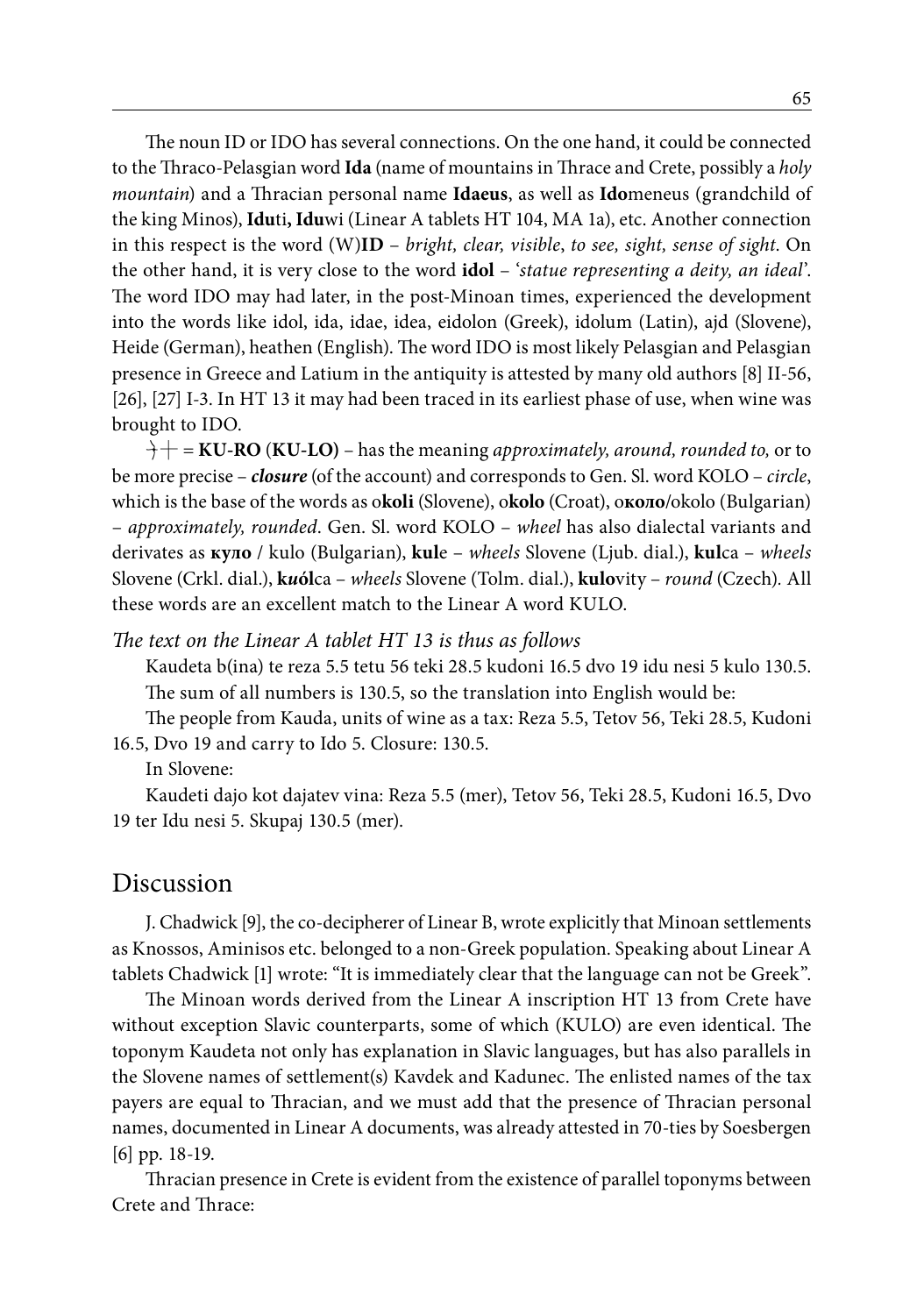- 1. Cretan Ida corresponds to Thracian Ida.
- 2. Cretan Gortinia corresponds to Thracian Stene**-Corta**.
- 3. Cretan Paito (Phaistos) corresponds to Thracian **Paito-**visa.
- 4. Cretan Pergamos corresponds to Thracian Pergamos.
- 5. Cretan Dawo corresponds to Thracian Singi**dava**, Daos**dava**.
- 6. Cretan Mesara corresponds to Thracian Mestos.

Parallels between Minoan and Thracian toponyms testify for permanent settlement of similar people on Crete and not just for trade relations between Minoans and Paleo-Balkan people. The similarity to Old C. Slavic words vid, grad, pad, prag, dav, mestya, is also indicated. From Th. Simocata [28] pp. 14-15, we learn that Thracian and Slavic are two names of the same people.

It is logical that if indeed a branch of predecessors of Slavs (called in the antiquity Thracians or Pelasgians) inhabited Crete and left toponyms there, other traces should be detectable too. Archaeology offers plenty of evidence for the Thracian presence on Crete. Hrozny pointed the connection between the Balkan Linear pottery and that of Crete long time ago. He connected the distribution of the Linear pottery to the Aegean region with the Thracian migrations [29] p. 220. Figure 4 offers comparison between Cretan and Balkan Neolithic pottery [30-33].









*Figure 4. Comparison of Neolithic pottery: Cretan and from the Balkans*

No. 1, 2, 3 – Different types of Cretan pottery: ca 2200-1800 BC [30]

No. 4- Vessel from Cucuteni-Tripolje culture (Romania, Ukraine) ca 3400- 2800 BC [31]

No. 5- Vessel from Brenica culture (Bulgaria) ca 3500 BC [32]

No. 6- Vessel from Late Neolithic culture of Nova Zagora (Bulgaria) ca 3500 BC [33]

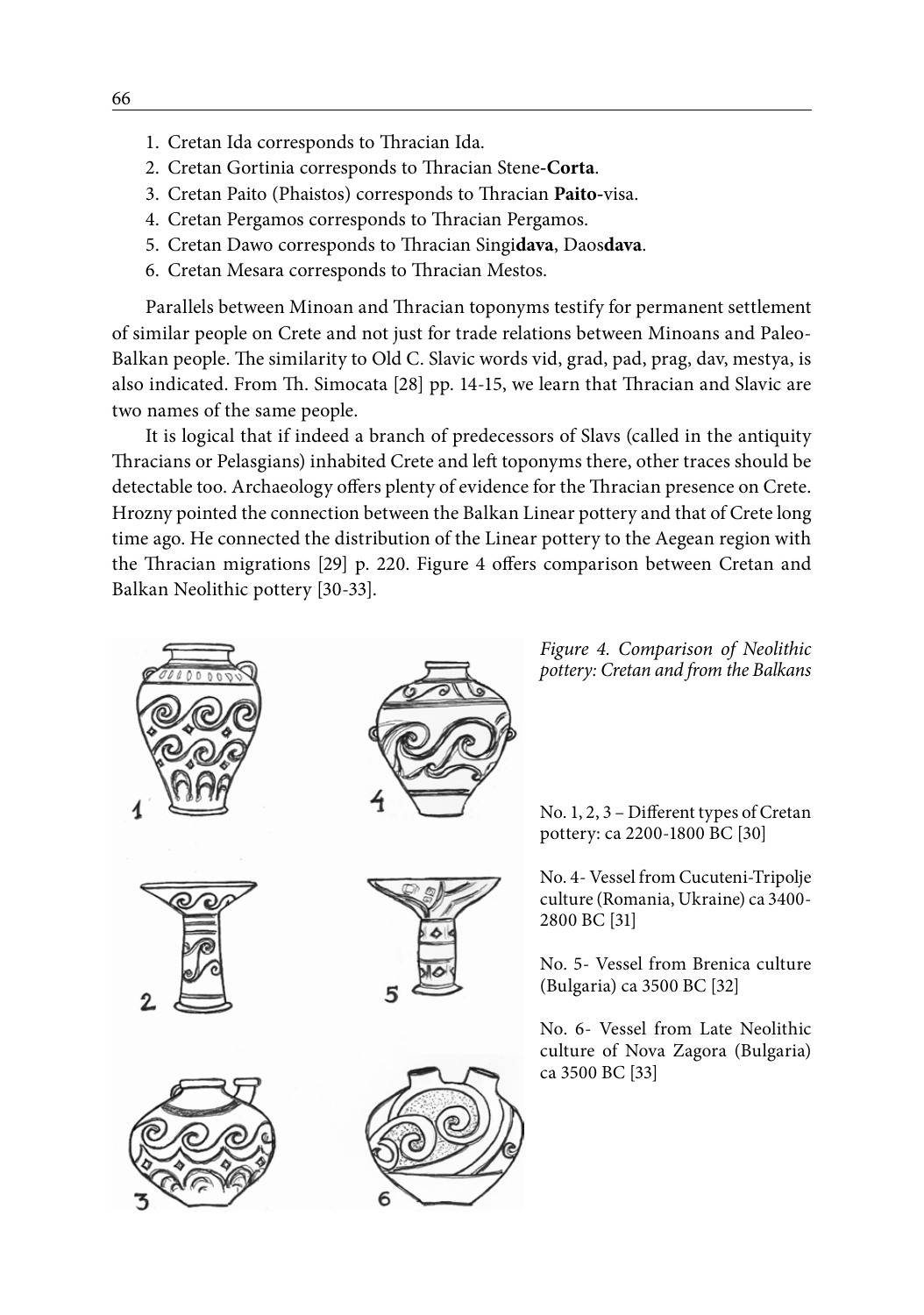

In addition we must mention that the Neolithic jewelry of the Balkans is amazingly similar to that of Aegean region (including Crete) from the same period, Figure 5, [34-39].

*Figure 5. Comparison of the Neolithic jewelry of Greece and Thrace*

The Minoan royal symbol – the labrys, Figure 6, has the same form and in some cases same adornment as the labrys from Thrace (Orsoia, Northern Bulgaria). Minoan word for this specific kind of axe was DAPURO [41], which corresponds to Bulgarian [42], Russian [43], and Slovene [44] word **топор**/**topor -** *axe* as well as to Hindu [45] word TAPAR - *axe*.



*Figure 6. Comparison of form and ornament of Minoan [30] and Thracian [40] labrys*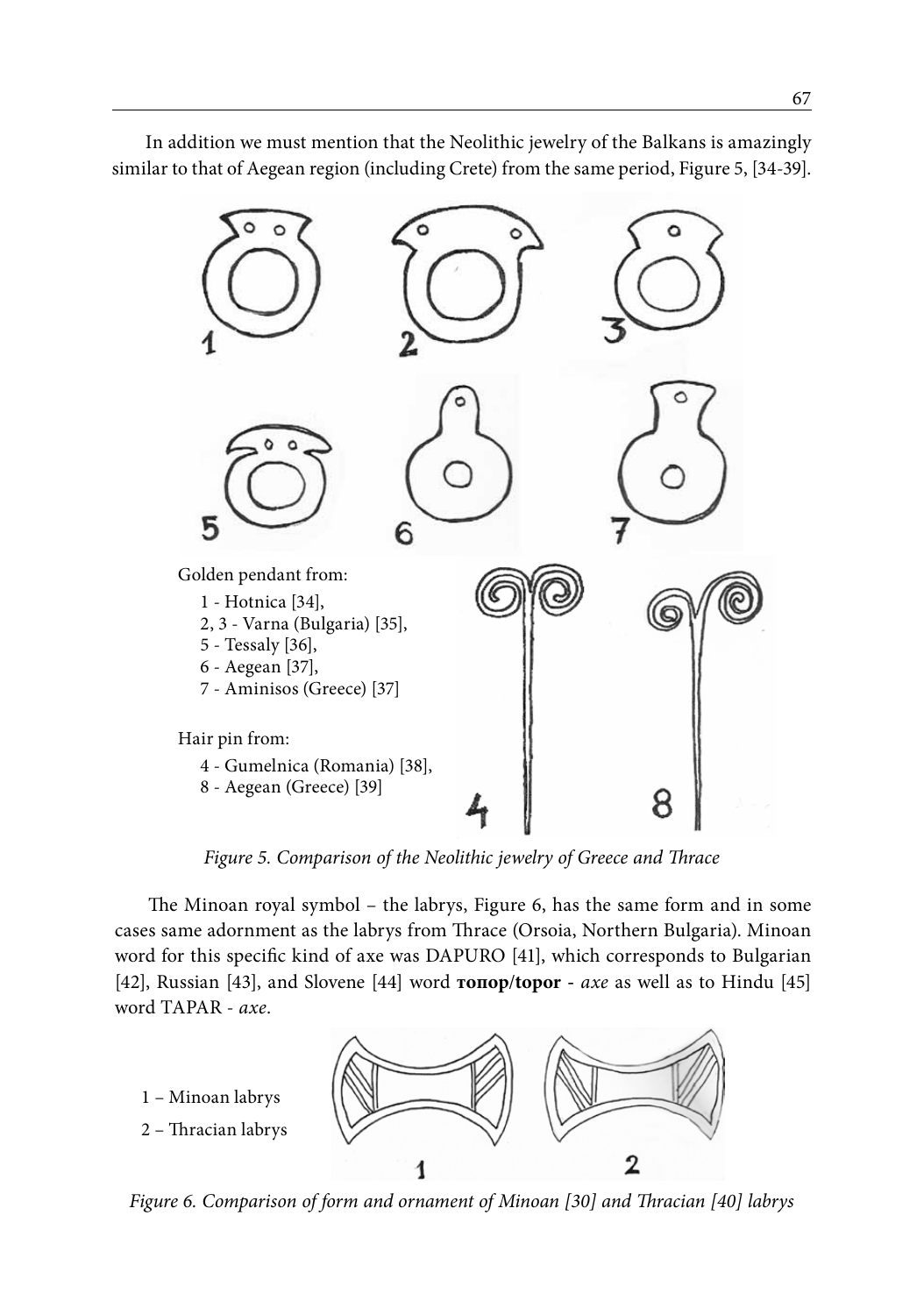There are no strata of mass destruction between 3500 and 1500 BC between Balkans and Crete.

Connection between Cretan scripts and that of the Neolithic Balkans was found by Georgiev, who also pointed out that the writing system of the Balkans was older than the Aegean one [21] p. 157, which is a clear indication that the Early Cretan script was not a local invention, but was brought from the Balkans [19] p. 110. Another connection between the predecessors of Slavs and the Cretan scripts can be found in the fact that 33 Glagolitic signs have Linear A counterparts [19] p. 103.

As epigraphic evidence for early proto-Slavic presence in Crete can be given the translation of the Linear A inscription on the golden ring from Mavro Spelio [46] pp. 337-346, which was deciphered with the help of Slavic languages. Another Eteo-Cretan inscription of much later date, deciphered with help of Slavic languages shows the continuing proto-Slavic inhabitation of Crete until at least 2300-2100 years ago [47] pp. 199-206. It is of importance to mention that Conway found interesting parallels between the Eteo-Cretan and Venetic language [48] p. 102, and Veneti have been defined as Slavs by many authors [49]. We offer also a small Minoan-Slavic glossary in Table 1, where can be seen the great similarity between the Minoan and Slavic language.

A strong argument for the connection of proto-Slavs with Crete is the recent genetic research showing that the Slavic Macedonians are genetically closer to the Cretans than the Greeks are [50]. That is a clear and undisputable indication for the past presence of proto-Slavic people on Crete. Another recent genetic study [51] shows an appreciable presence of the haplogroup R1a1 in the eastern regions of Crete, especially on the Lasithi Plateau. It indicates one of the earliest genetic strata on Crete and a very close genetic relationship between the R1a1 chromosomes from the Lasithi Plateau and those from the Balkans. This genetic marker is widespread among the Slavs [52]. Some theories place the origin of R1a1 in Eastern Europe [53], which according to Alinei has been populated with Slavs since the Palaeolithic times [54].

The situation on Crete is thus in some way similar to the relation between the Indo-Aryan and Slavic populations, where the haplogroup R1a1 has been found at high frequencies in both of them, which points to a common genetic origin of a large percentage of Slavic and Indic language speakers. The Indic languages, Vedic Sanskrit in particular, and Slavic languages, show evidence of remarkable similarities as well [55-60].

We do not have written sources about the proto-Slavic domination of Crete simply because the general ethnonym Slav was applied to all the people considered today as Slavs as late as in the Early Middle Ages. Before that period these people had different general names, one great part was called Thracians, who according to Duruy were related to Pelasgians and Illyrians [61] pp. 23-24. Thracians, Illyrians and Pelasgians are historically and archaeologically connected with Crete [23] pp. 17-22, [29] pp. 219-221, [21] p. 157, [62] V.2.4.

The decipher of the word "Kaudeta" as provided by Georgiev [5] is plagued by other problems. Namely, the tradition of "western" scholarship in linguistics is based on the Kentum bias. Now we understand that the term "Centum/Kentum" is largely obsolete and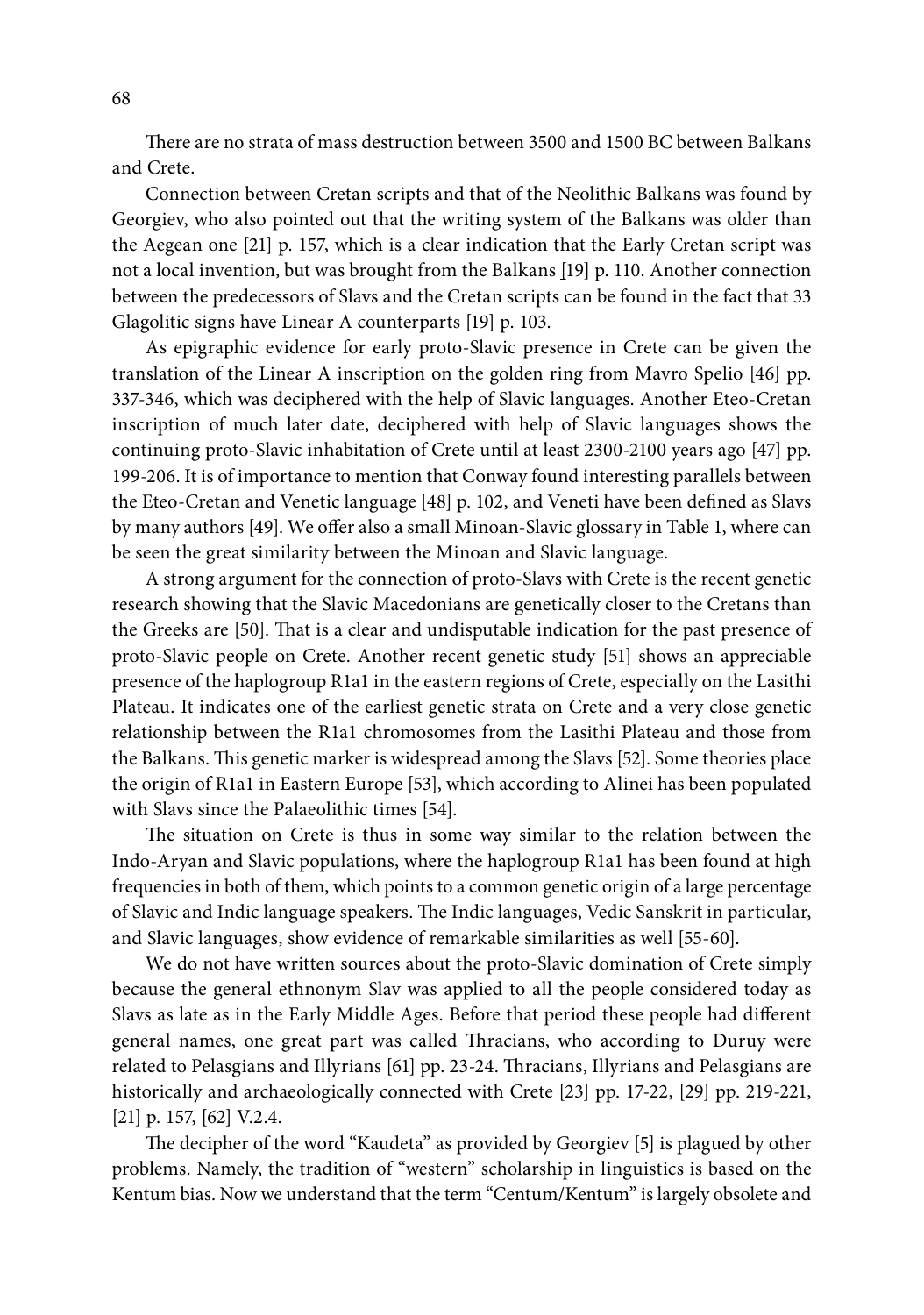|     | <b>MINOAN</b>                   | <b>SLAVIC</b>                                                   |
|-----|---------------------------------|-----------------------------------------------------------------|
| 1.  | AREI - furious                  | JAREI, JAROST – fury, rage, young, youth<br>(Blg., Russ., Slo.) |
| 2.  | STARIK – old man, leader        | STARIK, STAREC - old man (Blg., Russ., Slo.)                    |
| 3.  | KETO - progeny                  | ČEDO – <i>child</i> (O.Ch.Sl)                                   |
| 4.  | $IATA - first$                  | (J)EDIN - one, first (Common Slavic)                            |
| 5.  | POSITEN - honorable             | POČTEN – honorable (O.Ch.Sl.)                                   |
| 6.  | $A$ J $AK - strong$             | JAK – strong (Blg., Serb., Slo.)                                |
| 7.  | KAUD - pit, well, vat           | $KAD - vat$ (Slo.)                                              |
| 8.  | $REZA - king$                   | REGA – king (Old Slavic)                                        |
| 9.  | $TEK - run, flow, son$          | $TEK - run (Slo.)$                                              |
| 10. | KUDON - marvel                  | ČUDEN – marvelous (Blg.)                                        |
| 11. | IDA - mountain, clear, white    | VEDER - clear, VIDETI - to see* (Blg., Slo.)                    |
| 12. | $NESI - carry, bring$           | NESTI - to carry, bring (Common Slavic)                         |
| 13. | DWO - two, twin, couple, double | DVOJČEK - twin, DVOJICA - couple,<br>$DVOJEN - double(Slo)$     |
| 14. | KULO – wheel, around            | KULO – wheel, around (Blg., Slo.)                               |
| 15. | PERG – high place               | PRAG – high place, threshold (Blg., Slo.)                       |
| 16. | GORT - enclosure, fort          | GOROD - enclosure, city, fort (Common Slavic)                   |
| 17. | $K AER - to dig$                | <b>KORPATI</b> – to dig $(O, Ch, Sl)$                           |
| 18. | PAIT – to fall, depression      | PAD – <i>depression</i> (Common Slavic)                         |
| 19. | MES – to move                   | $MESTJA - I$ move (Blg)                                         |
| 20. | DAW – multitude                 | DAV – multitude (Czech)                                         |
| 21. | DAPURO - axe                    | TOPOR – axe (Blg., Russ., Slo.)                                 |

**Table 1**: Minoan-Slavic glossary (from present paper and [46])

\* About IDA corresponding to **VED**ER – *clear, bright* it is to say that many names of mountains have the meaning *bright - white topped*: Alps, Apennines, Caucasus, Himalayas etc. Ida is a high mountain and perhaps in the winter season the tops were covered with snow, so that they become white, pure, clear. IDA is related also to Blg. word **VID**ELO – *bright, clear* and to Common Slavic verb **VID**ETI – *to see, to be able to distinguish clear*.

is often replaced by the less ostentatious term "Non-Satem". By the novel understanding [63-65], the Non-Satem "Peripheral" (disintegrated) languages are derived from the (highly integrated) "Core" (Slavic) languages. When searching for the etymology of an archaic word, it is much more prudent to seek the word origins in the a-priori "Core" languages (Slavic, especially the most archaic dialects; Sanskrit, especially Vedic) rather than in the derived "Peripheral" a-posteriori languages (Greek, Latin, Germanic). The remedy lies in seeking the etymology in the Slavic Core.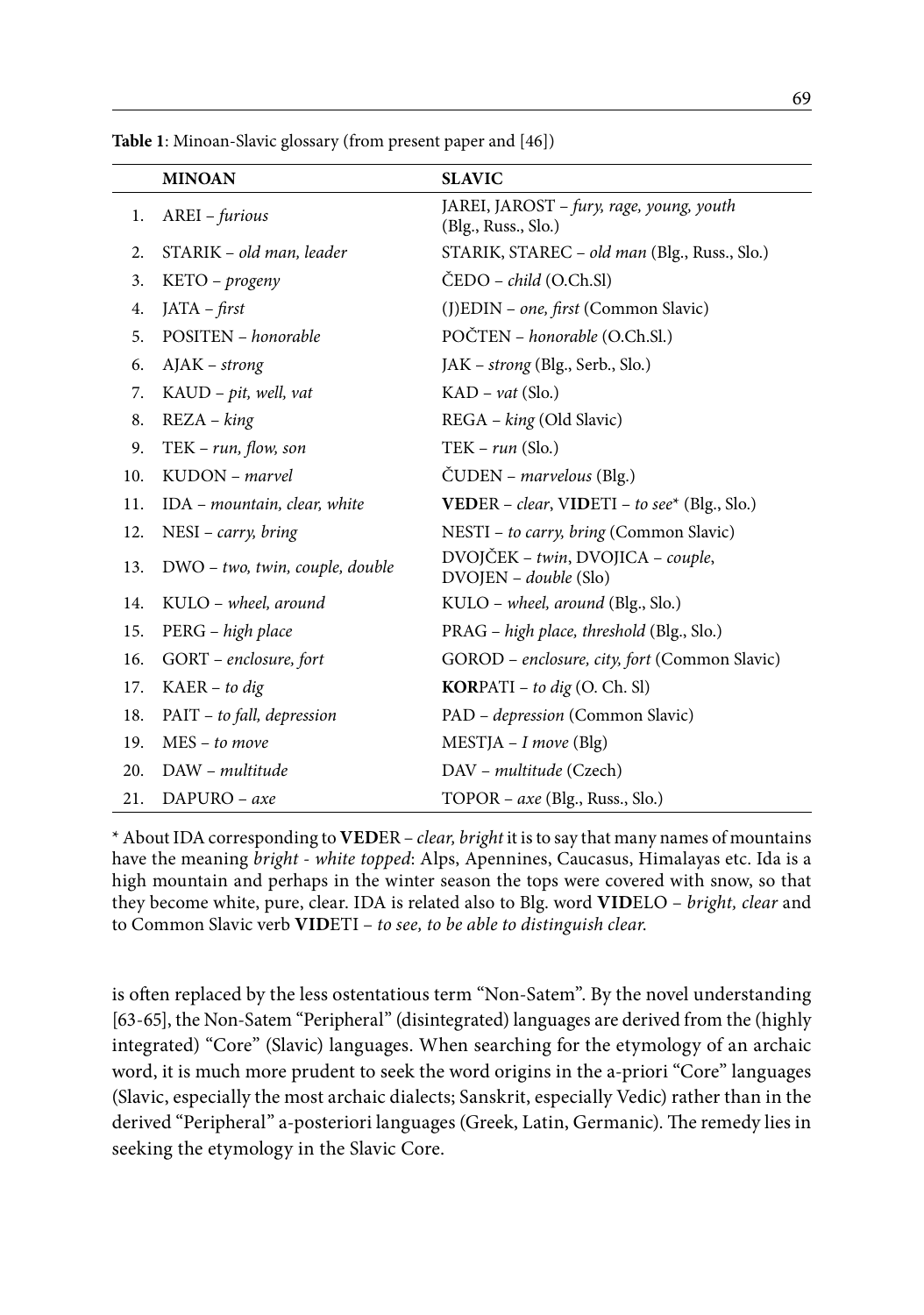# Conclusion

The language of the Linear A tablet HT 13 is unmistakably proto-Slavic: the people Kaudeta residing in a settlement or area named Kauda denoting a water pond area, the names of the tributers and the administrative term KULO have best explanation in the Slavic languages. The grammar peculiarities – the forming of plural with -TA; dative singular (in IDU) and imperative singular (NESI) are typical for Slavic languages like Slovene, Czech, Bulgarian, Russian etc as well. Also the genetic data point into this direction.

#### *Acknowledgement*

The authors are indebted to Dr. J. Rant, to reviewers, as well as to P. Jandáček for valuable suggestions.

## References

- 1. Chadwick J, 1990. *Linear B en verwante scripten*, Fibula/ Unieboek, Houten (Original title: Chadwick J, 1987. *Linear B and related scripts*, British Museum Publications, London)
- 2. Brice W C, 1961, *Inscriptions in the Minoan Linear script of class A* (ed. from the notes of Sir A. Evans and Sir J. Myres), Oxford University Press, London
- 3. Carratelli G P, 1963. *Le Epigrafi di Haghia Triada in Lineare A*, Suplementa a «Minos», Num. 3, Seminario de Filologia Clasica, Universidad de Salamanca, Salamanca
- 4. Packard D, 1974. *Minoan Linear A,* University of California Press, Berkeley/Los Angeles/ London
- 5. Georgiev V, 1963. *Les deux langues des inscriptions Cretoises en Lineaire A*, Academie Bulgare des Sciences, Sofia
- 6. Porozhanov K, 1998. *Obshtestvo i darzavnost u Trakite*, BAN, Sofia (Порожанов K., 1998, *Общество и държавност у траките*, БАН, София)
- 7. Homerus, *Ilias* II-423, cited in Barselo P, Tacheva M, Delev P, 1992. *Istorija na drevnite obshestva*, University Sveti Kliment Ohridski, Sofia, p.329 (Барсело П, Тачева М, Делев П, 1992. *История на древните общества*, Университетско Издателство на Свети Климент Охридски, София стр. 329)
- 8. Herodotus, 1996. *Histories,* Wordsworth Editions Limited, Hertfordshire
- 9. Chadwick J, 2005. *The Mycenaean World*, Cambridge University Press, Cambridge, fourteenth edition
- 10. Younger J, 2009. *Linear A texts in phonetic transcription HT (Haghia Triada)* in: http://www. people.ku.edu/~jyounger/LinearA/HTtexts.html
- 11. Manolis G, 2006: Map of Gavdos, http://209.85.129.132/search?q=cache:Kjk0mfZifBAJ:gavdos. creteisland.gr/index.php%3Foption%3Dcom\_content%26task%3Dview%26id%3D3%26Itemid %3D27+gavdos+map&cd=8&hl=sl&ct=clnk&gl=si&client=firefox-a History of Gavdos - Crete, http://gavdos.creteisland.gr/index.php?option=com\_content&task= view&id=12&Itemid=28 Nymph Calypso, http://gavdos.creteisland.gr/index.php?option=com\_content&task=view&id= 2&Itemid=26
- 12. Snoj M, 1997. *Slovenski etimološki slovar*, Mladinska knjiga, Ljubljana
- 13. Miklosich F, 1886. *Etymologisches Wörterbuch der slavischen Sprachen*. Wilhelm Braumüller, Wien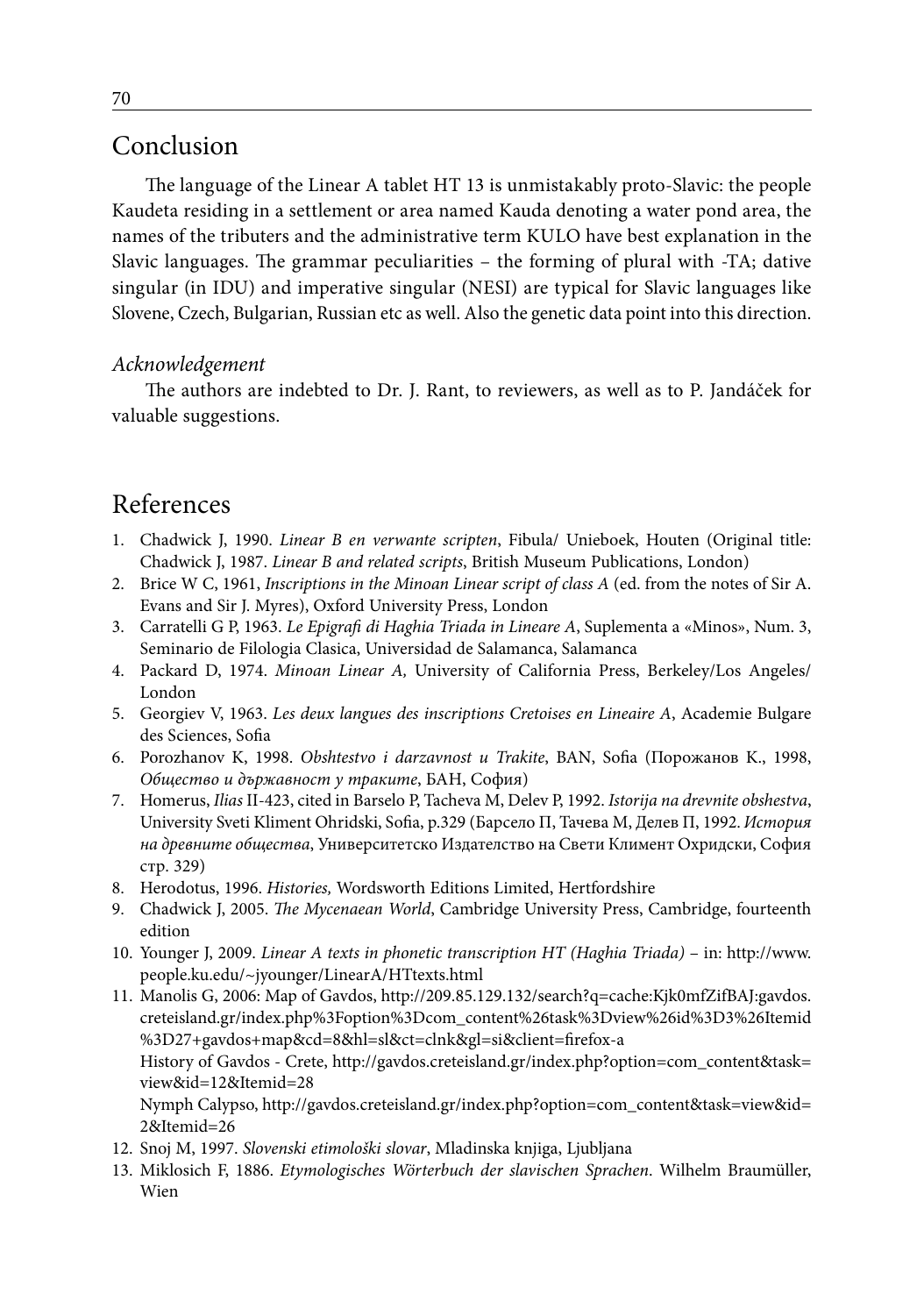- 14. Sever L, 2008. O imenih našega vodovja (On the Slovene names of different types of waters), *Zbornik občin Grosuplje, Ivančna Gorica, Dobrepolje*, *25*, 129-139
- 15. *Atlas Slovenije*, 1996. Mladinska knjiga/Geodetski zavod Slovenije, Ljubljana
- 16. Lo L, 2007. Hieroglyphic Hittite: http://www.ancientscripts.com/luwian.html
- 17. PROEL, Phoenician script: http://www.proel.org/index.php?pagina=alfabetos/protocan
- 18. Evans A J, 1885. *Cretan pictographs and prae-Phoenician script. With an account of a sepulchral deposit at Hagios Onuphrios near Phaestos in its relation primitive Cretan and Aegean culture*, Bernard Quartrich, London, pp. 270-372;
- 19. Serafimov P, 2008. The Origin of the Glagolitic Alphabet, *Proceedings of the Sixth International Topical Conference ORIGIN OF THE EUROPEANS*, Založništvo Jutro, Ljubljana, pp. 99-117
- 20. Perdih A, 2007. Betacizem po tolminsko (Betacism in the dialect of Tolmin region, Slovenia), *Zbornik pete mednarodne konference Izvor Evropejcev* (*Proceedings of the fifth international topical conference Origin of Europeans*), Jutro, Ljubljana, 101-133;
- Slo.: http://www.korenine.si/zborniki/zbornik07/perdih\_bet07.pdf Engl.: http://www.korenine.si/zborniki/zbornik07/perdih\_bet\_ang07.pdf
- 21. Georgiev V, 1977. *Trakite i tehnija ezik*, BAN, Sofia:100 (Георгиев В, 1977. *Траките и техния език*, БАН, София, стр.100)
- 22. Stanilov S, 2002. *Slavyanite v parvoto tsarstvo*, Klasika i Still OOD, Sofia: 52 (Станилов С, *Славяните в първото царство*, Класика и Стил ООД, София, p. 52)
- 23. Younger J, 2008. *Linear A lexicon* in: http://people.ku.edu/~jyounger/LinearA/lexicon.html
- 24. Jandáček P, 2001. Satem/Kentum IČ, IC/K, http://www.veneti.info/sl/articles/poljudnoznanstveno/79-satemkentum-iick
- 25. Chadwick J, 1959. *The Decipherment of the Linear B*, Random House, New York: 96
- 26. Stibbe C M, 1964. *Plutarchus, Grondvesters van Athene en Rome*, W.de Haan, Standaardboekhandel, Zeist, p. 45; p.141, note 165
- 27. Thucydides, 1972. *The Peloponesian War*, Penguin books Ltd, Harmondsworth: I-3
- 28. Simocata T, cited in: Tsenov G, 2005. *Praotechestvoto I praezika na Bulgarite,* Heliopol, Sofia (Ценов Г, 2005. *Праотечествотоипраезика на българите*, Хелиопол, София)
- 29. Hrozny B, *Ancient History of Western Asia, India and Crete*, Artia, Prague
- 30. Platon N, 1971. *Zakros, The discovery of a Lost Palace of Ancient Crete*, Charles Scribner's sons, New York
- 31. Private collection, Bulgaria
- 32. Nikolov B, 1976. Development du Chalcolithique en Bulgarie de l'Ouest et du Nord-Ouest, *Studia Praehistorica*, 1-2: 121
- 33. Museen 1983: Музеи и паметници на културата в Нова Загора, Пътеводител, Медицина и Физкултура, София, фиг. 10 (Museen und Kulturdenkmäler in Nova Zagora, Reisenführer, Medizina i Fizkultura, Sofia, 1983; Fig. 10)
- 34. Georgiev G I, 1976. Das Spätneolithikum in Bulgarien im Licht der neuesten archäologischen Untersuchungen, *Studia Praehistorica*, 1-2, p. 75
- 35. Gimbutas M, 1977. Varna, a sensationally rich cemetery of Karanovo Civilization, 4500 BC http://penn.museum/documents/publications/expedition/PDFs/19-4/Varna.pdf
- 36. Greek-thesaurus, http://www.greek-thesaurus.gr/neolithic-jewelry-pictures.html
- 37. Hood S, 1978. *The Arts in Prehistoric Greece*, Penguin Books Ltd, Harmondswort, p.187
- 38. Comşa E, 1976. L'utilisation du cuivre par communautes de la culture Gumelniţa du territoir roumain, *Studia Praehistorica*, 1-2, p. 113
- 39. Dickinson O, 1994. *The Aegean Bronze Age*, Cambridge University Press, Cambridge, p. 182
- 40. Best J G P, 1984. *Het Goud der Thraciers*, Catalogus, Museum Boymans-van Beuningen, Rotterdam, p. 253, object T 221
- 41. Markos G, *Linear B dictionary*, http://www.geocities.com/kurogr/linearb.pdf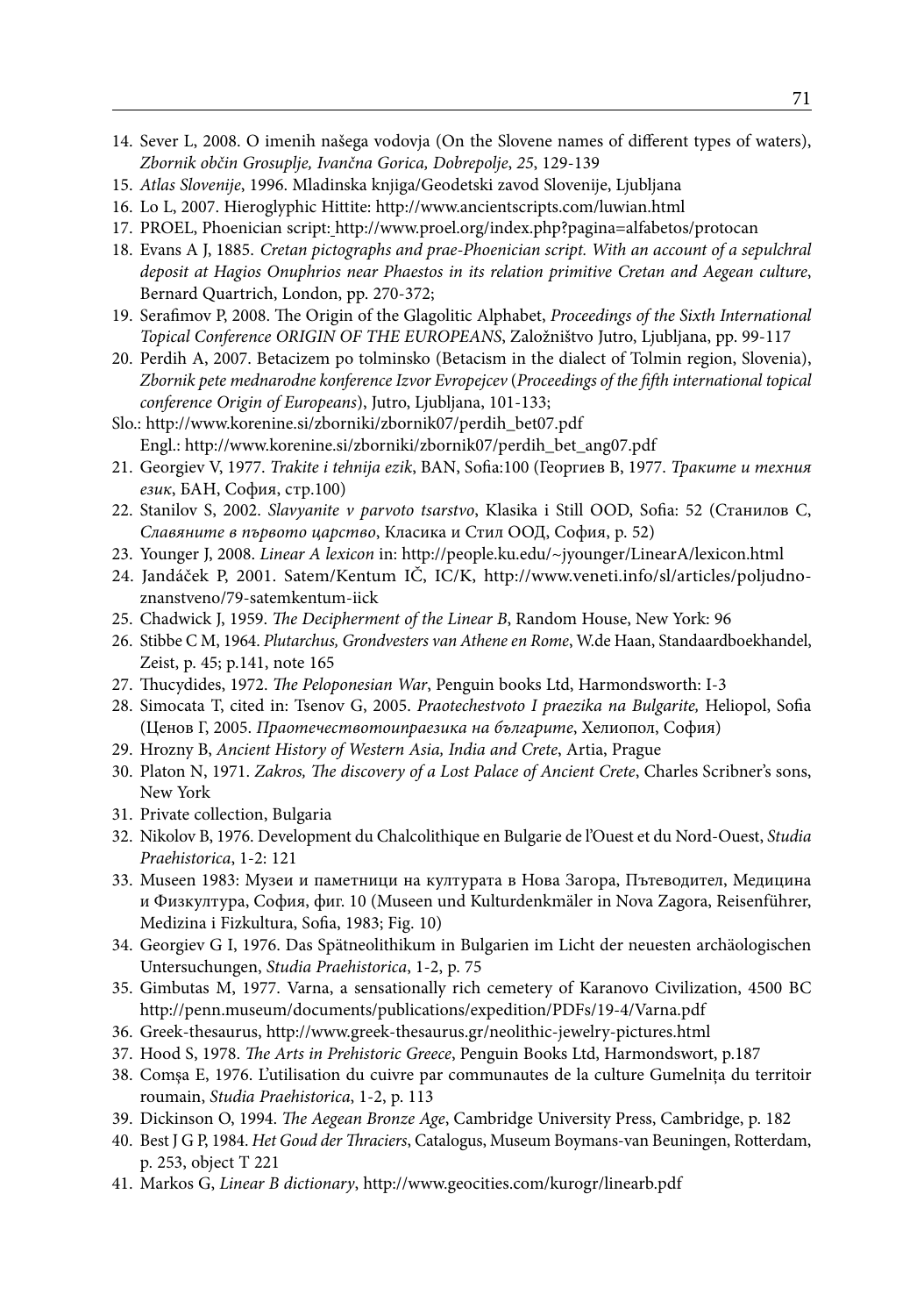- 42. Атанасова Т, Ранкова М, Русев Р, Спасов Д, Филипов В, 1994. *Българо-Английски Речник*, Везни 4, София: 564 (Atanasova T, Rankova M, Rusev R, Spasov D, Filipov V, 1994. *Bulgarian –English Dictionary*, Vezni-4, Sofia, p. 564)
- 43. Лукин Г П, Миронов С А, Пирот Ж, Шечкова Л С, 1958. *Голландско-Русский Словар*, Государственное Издателство Инностранных и Национальных Словарей, Москва: 135 (Lukin G P, Mironov S A, Pirot J, Shechkova L S, 1958. *Dutch-Russian Dictinary*, State Publishing of Foreign and National Dictionaries, Moscow)
- 44. Pleteršnik M, 2006. *Slovensko-nemški slovar*, ur. M Furlan, Založba ZRC, ZRC SAZU, Ljubljana
- 45. Jaiwant Paul E, 2004. *Arms and Armour Traditional Weapons of India*, Lustre Press Roli Books, Roli & Jansen BV, New Delhi, p. 97
- 46. Серафимов П, Томецоли Д Т, 2008. Доказательства раннего славянского присуствия в минойский период на острове Крит. Новое прочтение Линеарной-А надписи на золотом кольце из Мавро Спелио, *Материалы Первого междунаародного конгресса: Докириловская Славянская Письменность и Дохристианская Славянская Культура*, Ленинградский Государственны Университет имени А.С.Пушкина, Санкт Петербург, стр. 337-346; (Serafimov P, Tomezzoli G, Evidence for early Slavic presence in Minoan Crete. New reading of the Linear A inscription on the Golden Signet Ring of Mavro Spelio, *Proceedings of the First International Congress: Pre-Cyrillic Slavic Scripts and Pre-Christian Slavic Culture*, State Leningrads University A.S. Pushkin, St. Petersburg, pp. 337-346)
- 47. Serafimov P, 2007. Translation of the Cretan Epioi inscription, *Proceedings of the Fifth International Topical Conference ORIGIN OF THE EUROPEANS*, Založništvo Jutro, Ljubljana, pp. 199-206
- 48. Conway R J, 1902. *Annual of the British School at Athens*, p. 102
- 49. *Historical Quotes*, http://www.veneti.info/en/venetipedia/36?task=view
- 50. Arnaiz-Villena A, Dimitroski K, Pacho A, Moscoso J, Gómez-Casado E, Silvera-Redondo C, Varela P, Blagoevska M, Zdravkovska V, Martın J, 2001. HLA genes in Macedonians and the sub-Saharan origin of the Greeks, *Tissue Antigens 57*, 118–127; cf.: http://www.makedonika.org/ processpaid.aspcontentid=ti.2001.pdf
- 51. Martinez L, Underhill P A, Zhivotovsky L A, Gayden T, Moschonas N K, Chow C E T, Conti S, Mamolini E, Cavali-Sforza L L, Herrera R J, 2007. Palaeolithic Y-haplogroup heritage predominates in a Cretan higland plateau, *Eur. J. Hum. Gen.* 15: 485–493
- 52. Roper L D, 2008. Y-Chromosome Bialletic Haplogroups, http://www.roperld.com/ YBiallelicHaplogroups.htm
- 53. Perićić M, Barać Lauc L, Martinović Klarić I, Rootsi S, Janićijević B, Rudan I, Terzić R, Čolak I, Kvesić A, Popović D, Šijački A, Behluli I, Đorđević D, Efremovska L, Bajec Đ D, Stefanović B D, Villems R, Rudan P, 2005. High-Resolution Phylogenetic Analysis of Southeastern Europe Traces Major Episodes of Paternal Gene Flow Among Slavic Populations, http://mbe.oxfordjournals. org/cgi/content/full/22/10/1964
- 54. Alinei M, 1996, 2000. *Origini delle lingue d'Europa*, Il Mulino, Bologna; cf. also Alinei M, 2009. *The Paleolithy Continuity Theory on Indo-European Origins: An Introduction*, http://www.continuitas.com/intro.html
- 55. Skulj J, Sharda J C, 2002. Indo-Aryan and Slavic affinities. *Zbornik prve mednarodne konference Veneti v etnogenezi srednjeevropskega prebivalstva* (*Proceedings of the first international topical conference The Veneti within the Ethnogenesis of the Central-European Population*), Jutro, Ljubljana, 112-121; http://www.korenine.si/zborniki/zbornik01/htm/skulj\_indo.htm
- 56. Skulj J, 2003. Genetske raziskave in njihov pomen za preučevanje Venetov. *Zbornik posveta Praprebivalstvo na tleh Srednje Evrope* (*Proceedings of the conference Ancient settlers of Central Europe*), Jutro, Ljubljana, 31-39; http://www.korenine.si/zborniki/zbornik02/skulj02.htm
- 57. Skulj J, Sharda J C, Sonina S, Jandáček P, 2004. Linguistic and genetic correspondences between Slavs and Indians (Indo-Aryans) provide insights into their pre-history. *Zbornik mednarodnega*